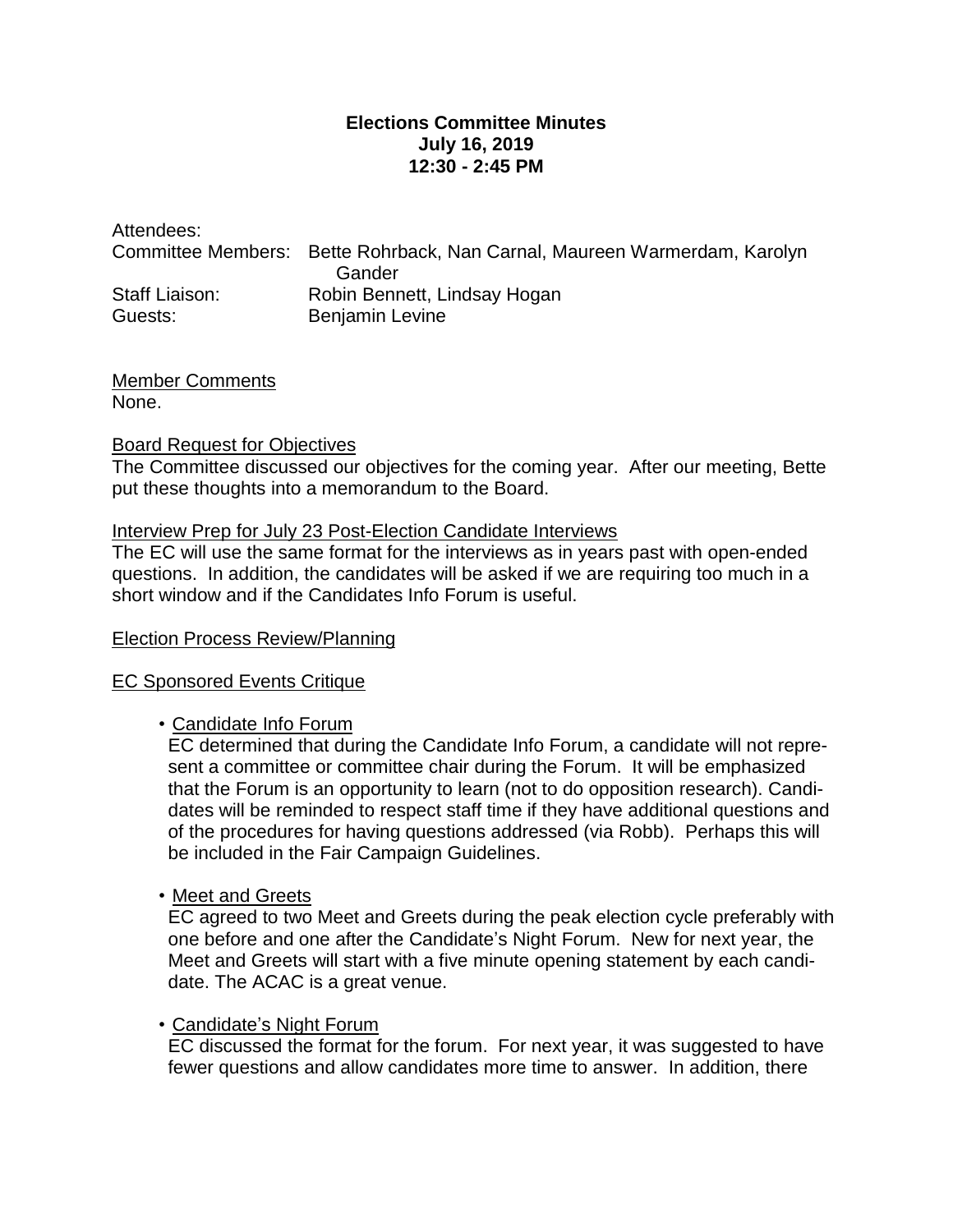was discussion to have general topics versus questions. EC agreed that sending the questions to the candidates ahead of time was a good process.

• Kiosk Events

EC agreed Kiosk events are not a good event for board elections. It might be a better event for the GovDocs.

#### • Question - are we requiring too much of the candidates in a short window? Alternatives?

There are multiple EC sponsored events during the election cycle (approximately 7 weeks) that include in-person attendance and writing requests. This may be too much to ask of a candidate. The writing requests could be given to the candidates earlier such as putting the TDNews side by side article questions in the candidate packet. Ask this question to the candidates during the debriefing.

#### Ballot Issues - Robin Bennett

Multiple homeowners listed on deed - who gets to vote?

Robin had to pull deeds for multiple requests to vote. The process can be improved with the internal records. Maybe add to FAQs one vote per property and that vote is for the individual who pays the assessment.

Process to keep mailing addresses up to date/Consistency of mailing addresses across TD databases (Accounting, Member Services, ASO)

There is a protocol in place to update addresses on the multiple databases. The protocol is being revisited. In addition, the campaign to update member contact information will start sooner next year.

McClintock ballot tracking

No discussion

Communication Vehicles Analysis - Lindsay Hogan

Communication data report will be attached for review

There was approximately a 20% increase in total web traffic such as video views, opening candidate statements. The weekly elections emails will be continued next year. Also continue to have the TDNews side by side questions. A post election survey is planned to be sent out in the next few weeks. Based on the results of the survey, the communication vehicles will be reviewed/streamlined. In the future, only a post election survey will be conducted a few weeks after the elections.

## **Outstanding Questions**

Can we/should we try to require authorship information on flyers/letters? If so, what is the process? Campaign Guidelines Election Rules? Bette will reach out to the Inspector of Elections with this question.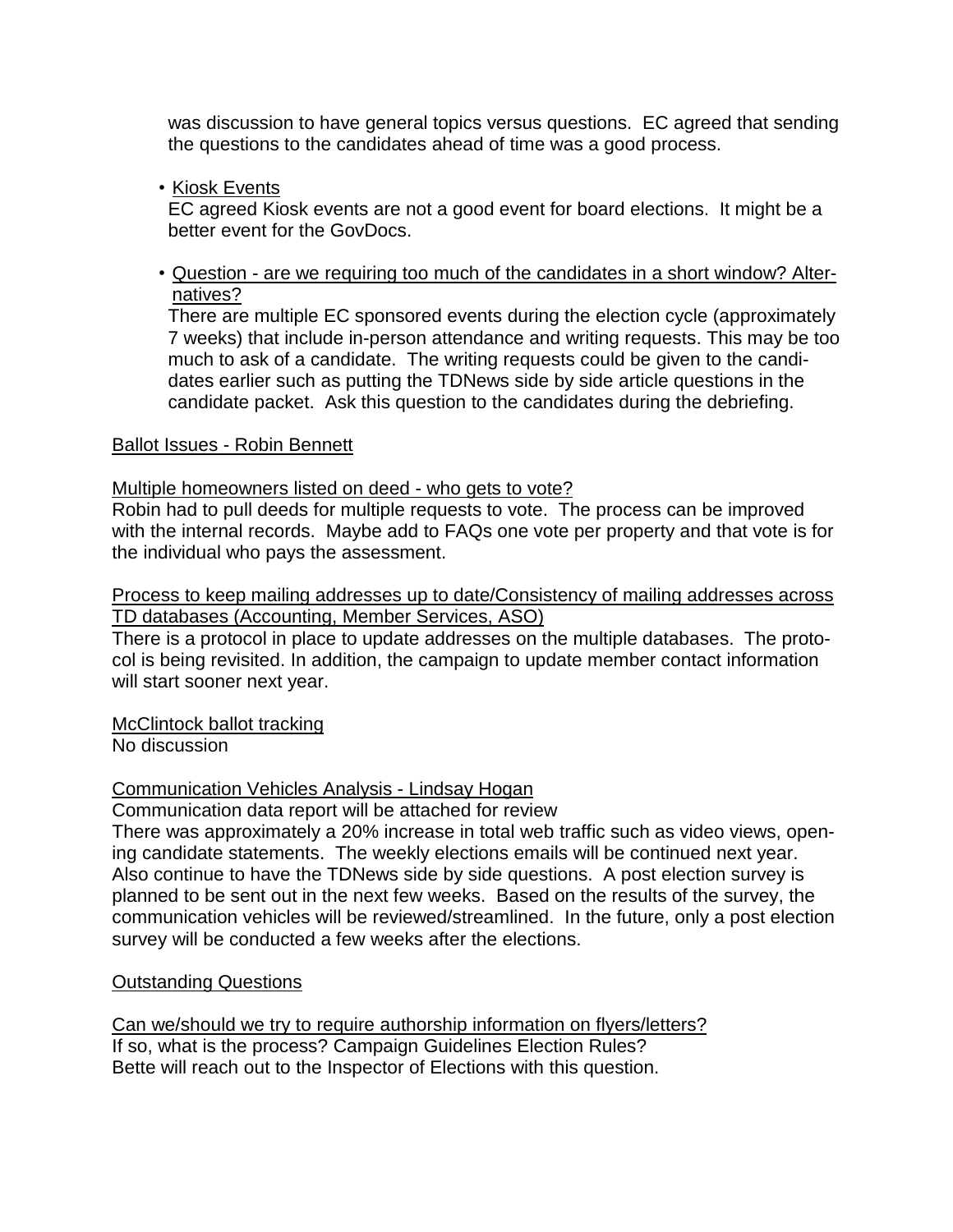Can we/should we try to require candidates to keep a record of specifically how e-mail addresses and or mailing addresses were obtained?

Again, if so, what is the process?

Mailing addresses are public record and once an email has been sent, the email address is public. It does not appear there is a way to control this. Bette will reach out to the Inspector of Elections with this question.

## Calendar/Timing of Major Events

Deadline to submit candidate application - By-Laws requirement of 5/10 vs our practice of 4/30. Ramifications of changing if we can't circumvent by-laws requirement? Depending on the answer to this issue, entire timeline may have to be revised. Bette will reach out to the Inspector of Elections with this question.

Quantification of Various Election Related Statistics (for Board report) Undeliverable ballots

There were 30 ballots that were returned/undeliverable

. Requests for replacement ballots - number approved/denied

There were 90 requests for replacement ballots. Of these, 3 requests were ineligible and 87 ballots were mailed to the requestor.

## Requests for information to EC mailbox

We received many requests/questions in the EC mailbox. The number of EC emails was approximately the same as other years.

# Complaints to EC mailbox

There were approximately 20 email formal complaints sent to the EC mailbox. The complaints centered around the following topics: email complaints, mailing address complaints, phone complaints, and flyer complaints. In addition to the 20 formal complaints submitted to the EC mailbox, there were another 20 complaint emails from members who did not wish to submit a formal complaint.

**Investigations** 

There were 2 formal investigations.

# Number of questions received for Candidates' Night

There were approximately 90 - 100 questions submitted by membership. The general topics of the questions were: Elections Practices, Personal and General, Board Function and Governance, Amenities & HOA dues & Finance, Full Time vs Part Time, Fire Safety, Open Space, STR & Rentals, Covenants/Rules, and Other.

## Process for filling pending EC vacancy/chairperson

EC agreed that the goal of recruitment will be that the person filling the vacancy will assume the chair position in the next 2 years.

# Additional Agenda Topic: Use of the Electronic Bulletin board